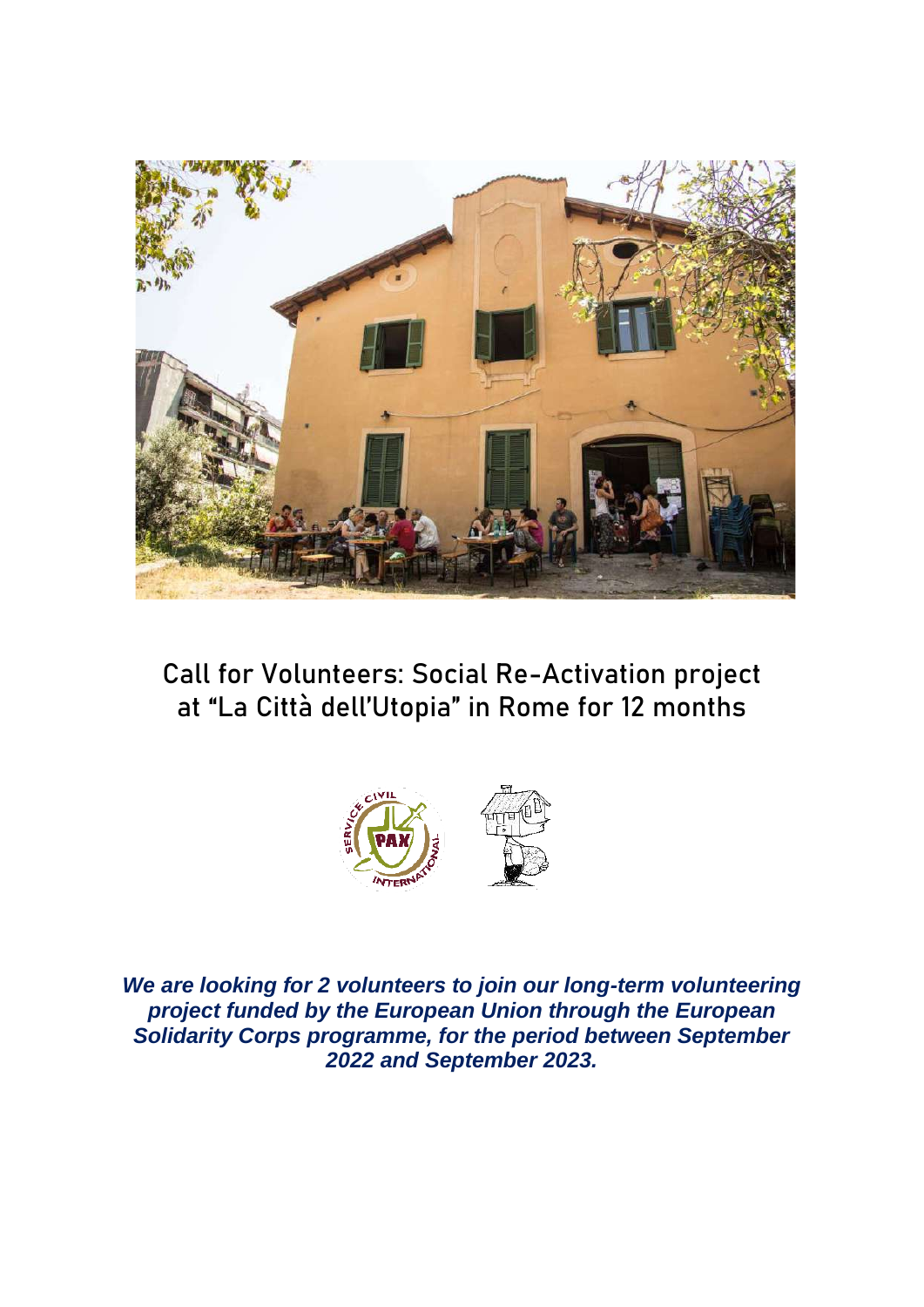### **What is the European Solidarity Corps?**



The European Solidarity Corps is a funding programme of the European Union that creates opportunities for young people to undertake a long-term voluntary placement with the costs paid. Projects can be of community interest, in the social, environmental, or cultural field.

To participate in ESC you must be aged between 18 to 30 years old and be motivated by supporting important causes, discovering other cultures and living closely with people from other countries.

Volunteers abroad receive funding to cover accommodation, food, travel, insurance and pocket money through their sending organisation.

### **Addressed to…**

This project is suitable for someone who is interested in both grassroots political activism and the world of project management, specifically related to local and international volunteering, active citizenship, social inclusion, and non-formal education for youngsters and adults. It is for someone who would like to improve their professional skills in social project and group management, and someone who is flexible and can easily adapt to different contexts.

**Servizio Civile Internazionale: the hosting organization**



Servizio Civile Internazionale (SCI Italia) is the Italian branch of Service Civil International network [\(sci.ngo\)](http://www.sci.ngo/), an international voluntary movement that is present in more than 80 countries around the world. It's been promoting international volunteering projects for 100 years on the themes of peace and disarmament, conscientious objection, human rights, and international solidarity, sustainable lifestyles, social inclusion and active citizenship. In the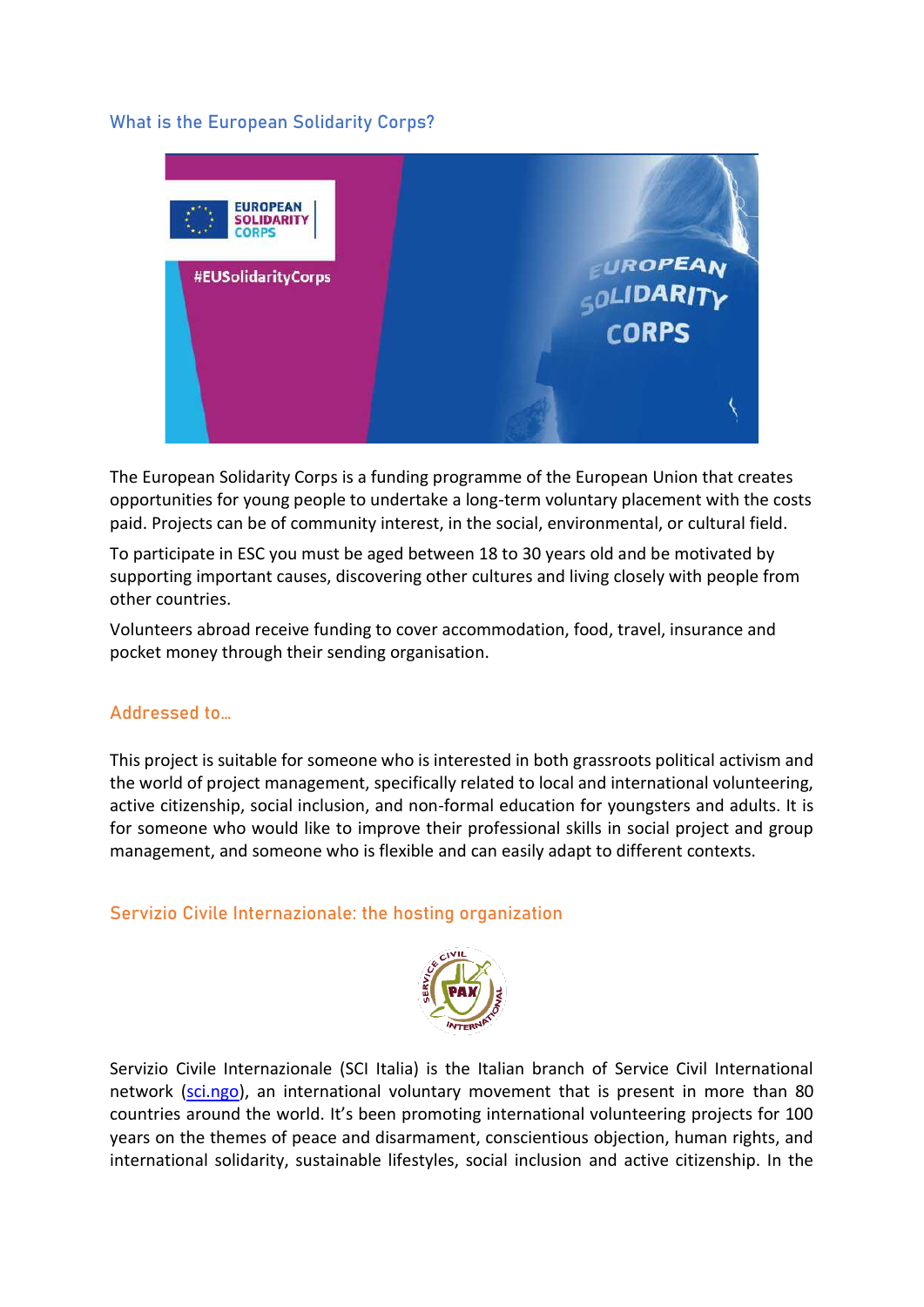core, there is a real commitment to make a change against inequality, injustice, and violation of human rights.

SCI Italia, founded in 1948, is an NGO recognized by the Ministry of Foreign Affairs and Advisory Member of UNESCO and the Council of Europe.

It is based in Rome and it is supported by several regional and local groups of activists. The regional and the local groups support the work of the National Secretariat by dealing with trainings and the promotion of volunteering in various Italian regions.

### *To know more…*

- Web site: [www.sci-italia.it](http://www.sci-italia.it/)
- Facebook page:<https://www.facebook.com/sci.italy>
- Instagram page:<https://www.instagram.com/sciitalia/>

# **"La Città dell'Utopia" project**



SCI Italy's project "**La Città dell'Utopia**" started in 2003 and it is located in the neighborhood of San Paolo (via Valeriano 3F – Rome), a popular suburban area inhabited mainly by elderly people, university students, and migrant families coming from Latin America, northeastern Europe, Asia, and Africa. The building is used to host several groups and associations working on active citizenships, especially in relation to migration, environmental sustainability, antifascism, gender, and self-determination of food and consumption.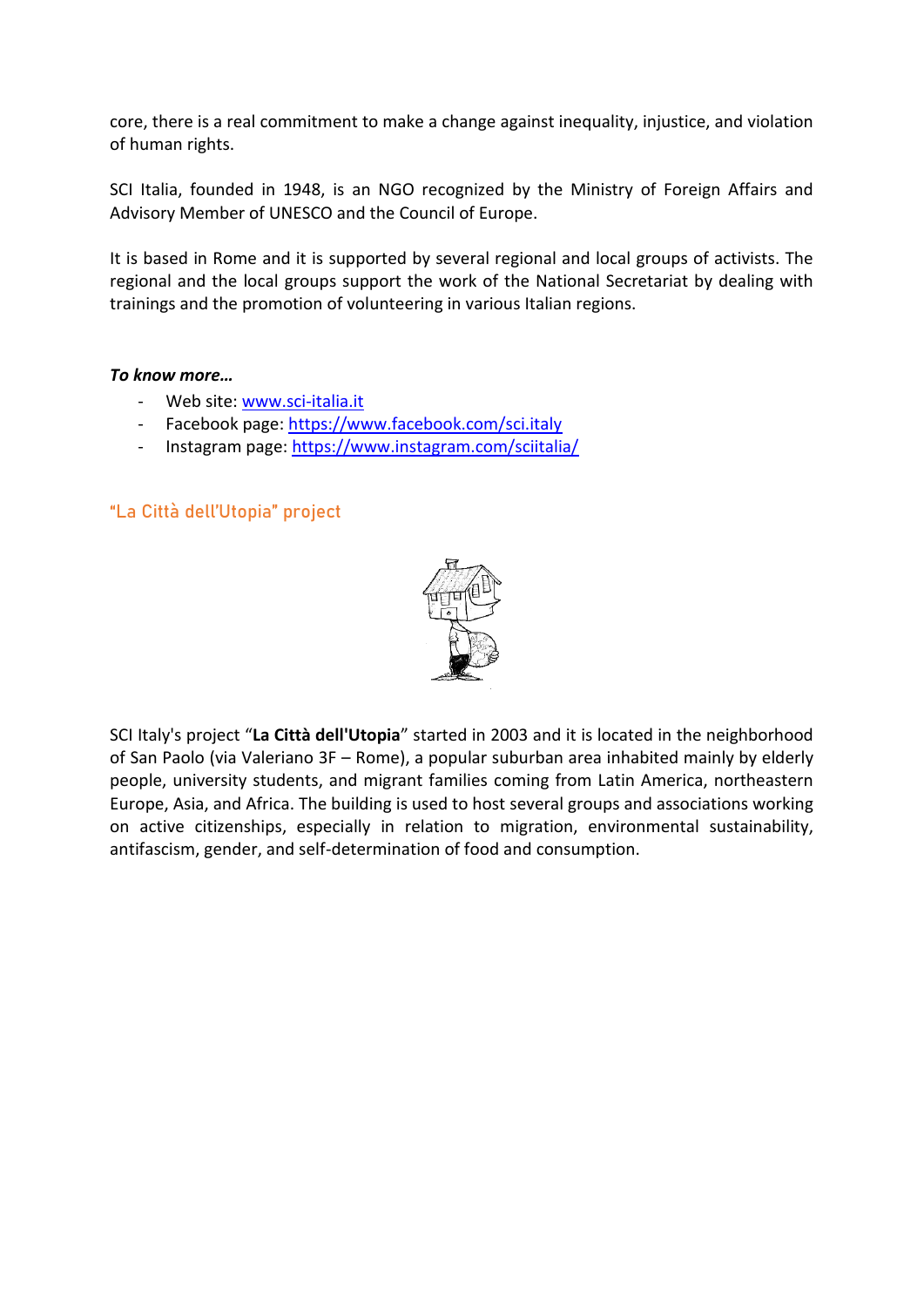



The main activities carried out in "La Città dell'Utopia" are:

- Organizing and hosting of international workcamps, north/south trainings, and international youth meetings (trainings, seminars, youth exchanges, and capacity building activities).
- Organizing and running awareness-raising events.
- Organizing conferences, meetings, festivals, photo exhibitions, thematic meals, farmers' markets, and courses on music, group dancing, language courses, gardening.

### *To know more…*

- Web site:<http://www.lacittadellutopia.org/>
- Facebook page:<https://www.facebook.com/lacitta.dellutopia.7/>
- Instagram page: [www.instagram.com/lacittadellutopia](http://www.instagram.com/lacittadellutopia)

### **Objectives**

- To involve young people in the promotion of international volunteering as a practice of active citizenship, intercultural education, as well as personal and social growth.
- To spread the news about different initiatives organized in Italy, in order to promote intercultural respect and international solidarity.
- To give volunteers a chance to actively participate in the development and implementation of a specific project, which is an opportunity for personal, professional and political growth.
- To navigate relationships and improve cooperation among different groups and associations hosted in "La Città dell'Utopia".

# **Activities**

The volunteers will take part in the following activities, mainly in "La Città dell'Utopia":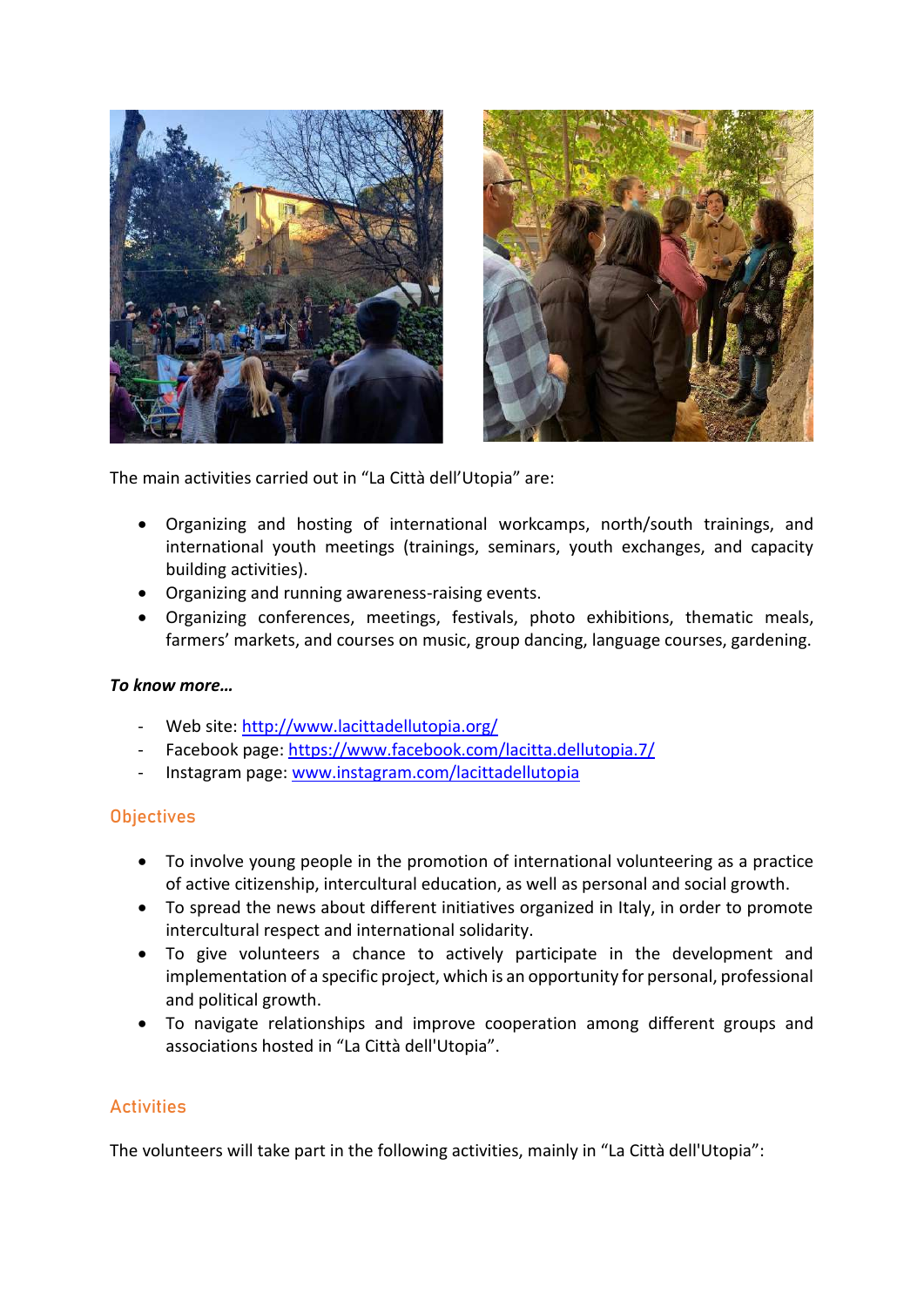- Supporting the coordination of the work of the local activists to ensure that everything is running on schedule.
- Helping in the planning and organization of cultural events and workshops on active citizenship, especially in the levels of communication, logistics, and operation.
- Implementing an international dimension to the project through the coordination of international exchanges, workcamps, trainings and seminars with the network *Service Civil International* and the Italian branch.
- Supporting the promotion of activities taking place in "La Città dell'Utopia".
- Facilitating the social inclusion of refugees and asylum seekers that take part in activities in "La Città dell'Utopia".
- Running a course for the neighbourhood (language, music, IT or any other skill)
- Developing a personal project following the lines of the project and the hosting organization is an important part of the project. The volunteer must be proactive in proposing a project and SCI Italia will provide support to implement it.
- After the project finishes, the volunteers have the responsibility to organize events, as well as produce and spread materials about their experiences here.

# **Tasks**

"La Città dell'Utopia" is a self-managed project and the volunteers' activities consist of:

- Office work (communication and supporting administrative tasks).
- Physical work (cleaning, maintenance, preparing the space for the activities, shopping, cooking).
- Work on social relations (with participants of the activities, activists, the members of the organizations who run the activities, colleagues, tutors and other long-term volunteers).

### NB:

- Tasks are organized and monitored by SCI staff members.
- Activities are often during the weekend, in the evenings, and take place in "La Città dell'Utopia" so being adaptable and flexible with working hours is a must.

# **Volunteer Profile**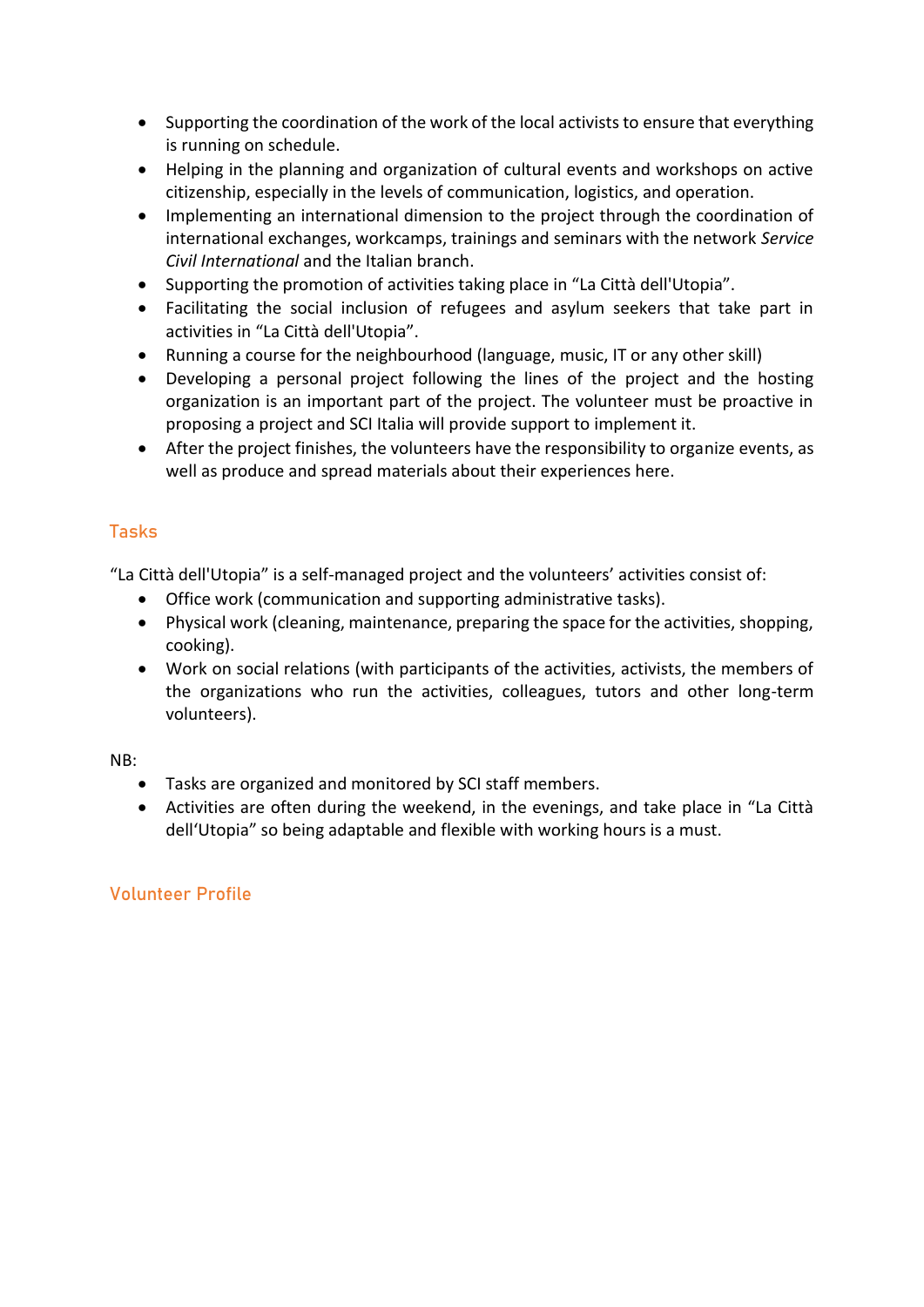

### Requirements:

- good command of English;
- being able to work in a team;
- have good communication skills and motivation to cooperate with your colleagues and the activists of "La Città dell'Utopia" and Servizio Civile Internazionale;
- motivated to learn and share knowledge and skills;
- have good computer skills (Microsoft Office, email, graphic software);
- previous experience in social network communication;
- being responsible and proactive and take initiative towards their tasks;
- have organizational skills;
- have good educational and social skills to be able to work with several target groups;
- have an open mind and flexible attitude towards working hours

### Preferable skills:

- good command of the Italian language
- basic administrative skills
- webmastering or basic use of wordpress

The daily program consists of 6 hours 5 days a week. There will be 2 consecutive free days/ week and 2 days of holiday for each month. To facilitate the participation of a high number of volunteers, some activities will take place during the weekend. In these cases, the number of working hours done by the volunteer will be adjusted for the following weeks, by reducing working hour's amount o taking days off so that the total number of working hours per week does not exceed 35h.

The volunteer should be legally resident in one of following Countries: